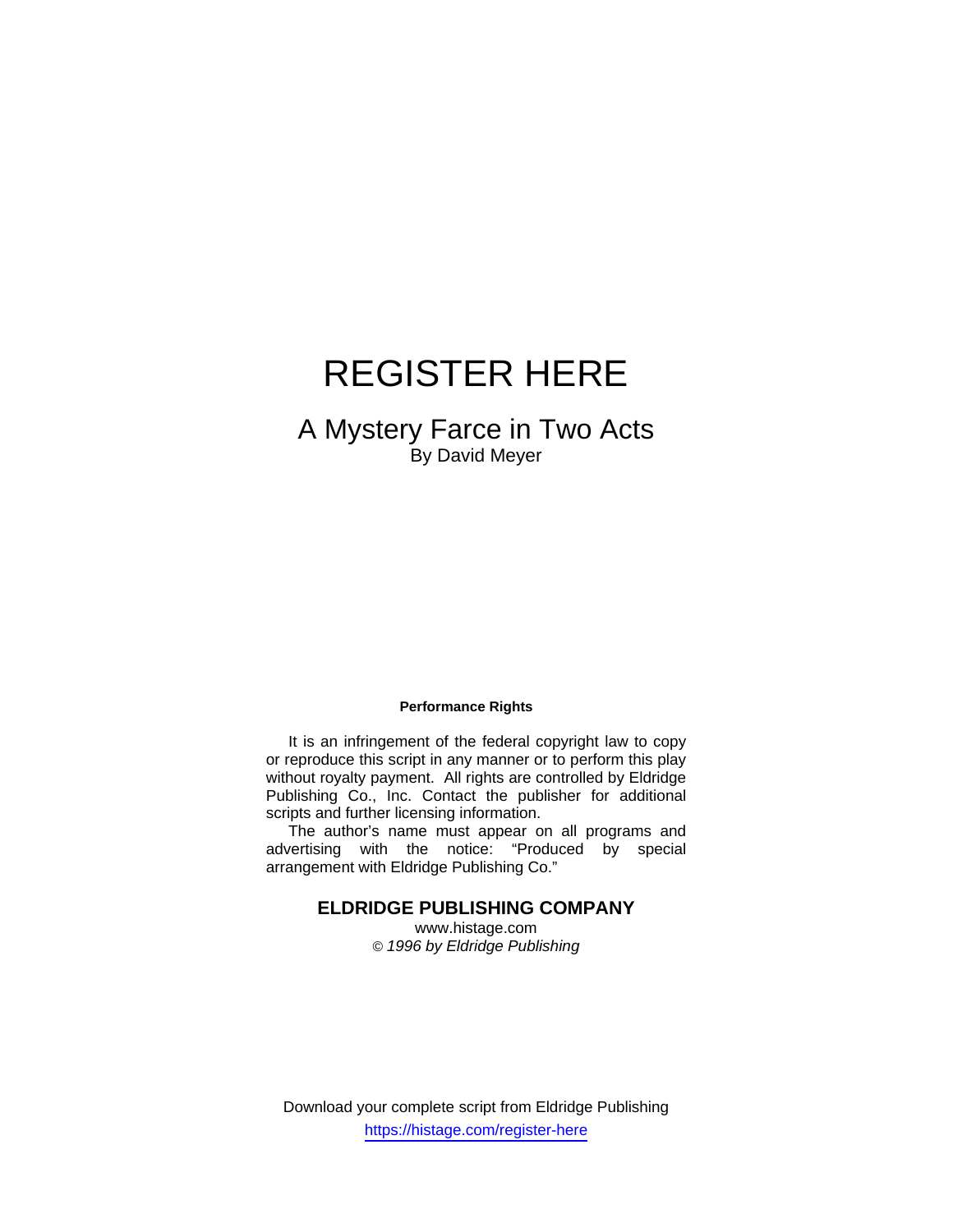*Register Here - 2 -* 

#### **SYNOPSIS**

 A mystery farce in two acts. The play is a light "Who Done It" that takes place at Moss Manor, a broken down old inn run by Mrs. Moss.

 As we join the action a terrible storm is raging outside forcing an assortment of characters to seek shelter at the inn. As fate would have it, this is the day Mrs. Moss's son, Pete, returns from the service to marry his sweetheart, Terri. Terri's uncle, Washington Cloth, is violently opposed to the impending marriage and comes to the inn to demand it not take place. However, at the height of the storm, the lights go out and a murder takes place.

 The balance of the show is a gathering of the suspects, a reconstruction of the crime and through a strange twist of events, the murderer is unmasked at the last minute.

### **PROPS**

 Buckets, mops, umbrellas, hangers, assortment of luggage including a medical bag, inn's register book and pen, business card, 2 flashlights and a piece of black cardboard, magazines, candles, phone, tray and cups, cigarette lighter, notebook and pencil, candlestick with candle, glasses and bottle, large knife and short length of thick rope, deck of cards, tissue, flay swatter, standing ashtray, coffee pot and cups, a bottle of almond extract, and handcuffs.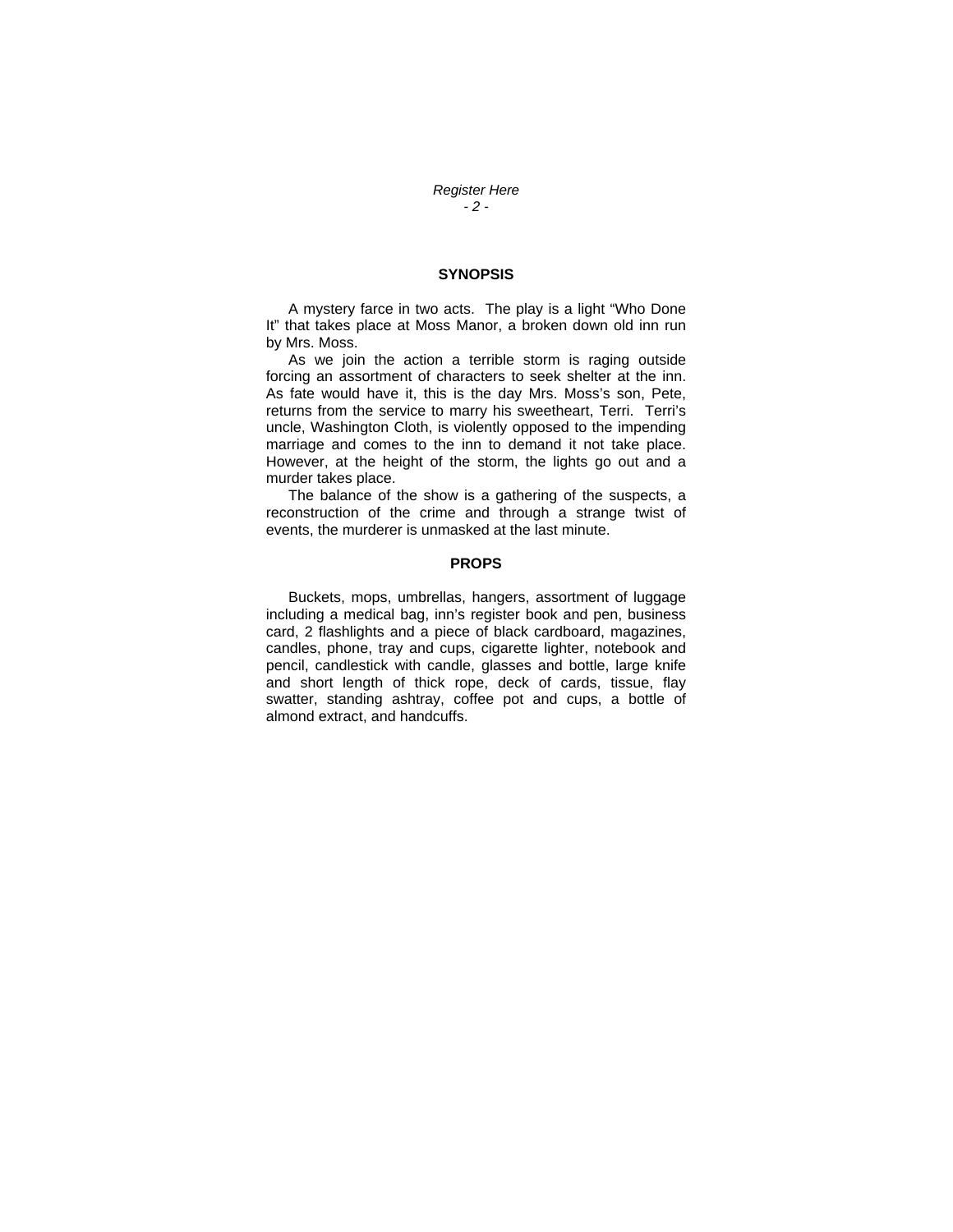### *Register Here - 3 -*

## **CAST OF CHARACTERS**

- **Mother Moss**: Proprietor of Moss Manor, short, plump, grayhaired, good-natured, motherly type.
- **Peter Moss**: Clean-cut son of Mrs. Moss. Young, handsome exservice man, wears military uniform, or civilian clothes carrying the uniform.
- **Rhett**: The butler, deaf and dumb. He is happy in his position, simple-minded. Wears a bell-hop like uniform, including a jacket with tails.
- **Benny Fender**: Middle-aged, former gangster kingpin, short, stocky, tough customer. Smokes cigars and wears three-piece suits.
- **Ginger Bred**: Pretty, platinum blonde girlfriend of Benny. Always over made up and overdressed with jewelry, furs, etc.
- **Tony Nale and Marty Graw**: Dim-witted henchmen of Benny. Attired in standard gangster garb.
- **Paul Bearer**: A mortician by trade, ghoulish and sinister. Dressed in black. Age about 40.
- **Pandora Bearer**: Wife of Paul, heavy set, over-bearing, power behind the man. Wears a black dress and veil.
- **Teddy Bearer**: Nephew *(*and ghoulish imitation) of Paul, in his mid 20's.
- **Inspector Holski**: Local policeman. Casual dress, country style.
- **Inspector Holmes**: Partner of Holski. Casual country dress and smokes a pipe.
- **Charles Hoarse**: Doctor, middle age, distinguished, somewhat handsome and refined. Well dressed.
- **Jesse Bell**: Nurse, pretty, intelligent, "Girl Friday" to Dr. Hoarse, efficient. Neat dresser.
- **Jackquilin Cass**: Working girl from the city, young, intelligent.
- **Barbara Wyre**: Co-worker of Jacquilin, young.
- **Holly Woods**: Middle age to older busy-body. Local gossip, heavy set, nosy.
- **Ivy Vine**: Friend of Holly, busy-body, past middle age.
- **Terri Cloth**: Girl next door, young innocent, pretty. Waiting to marry Pete.
- **Washington Cloth**: Terri's uncle. Rough looking, stocky build, almost gangster like, 40's or 50's. He seems out of place with his older style suit.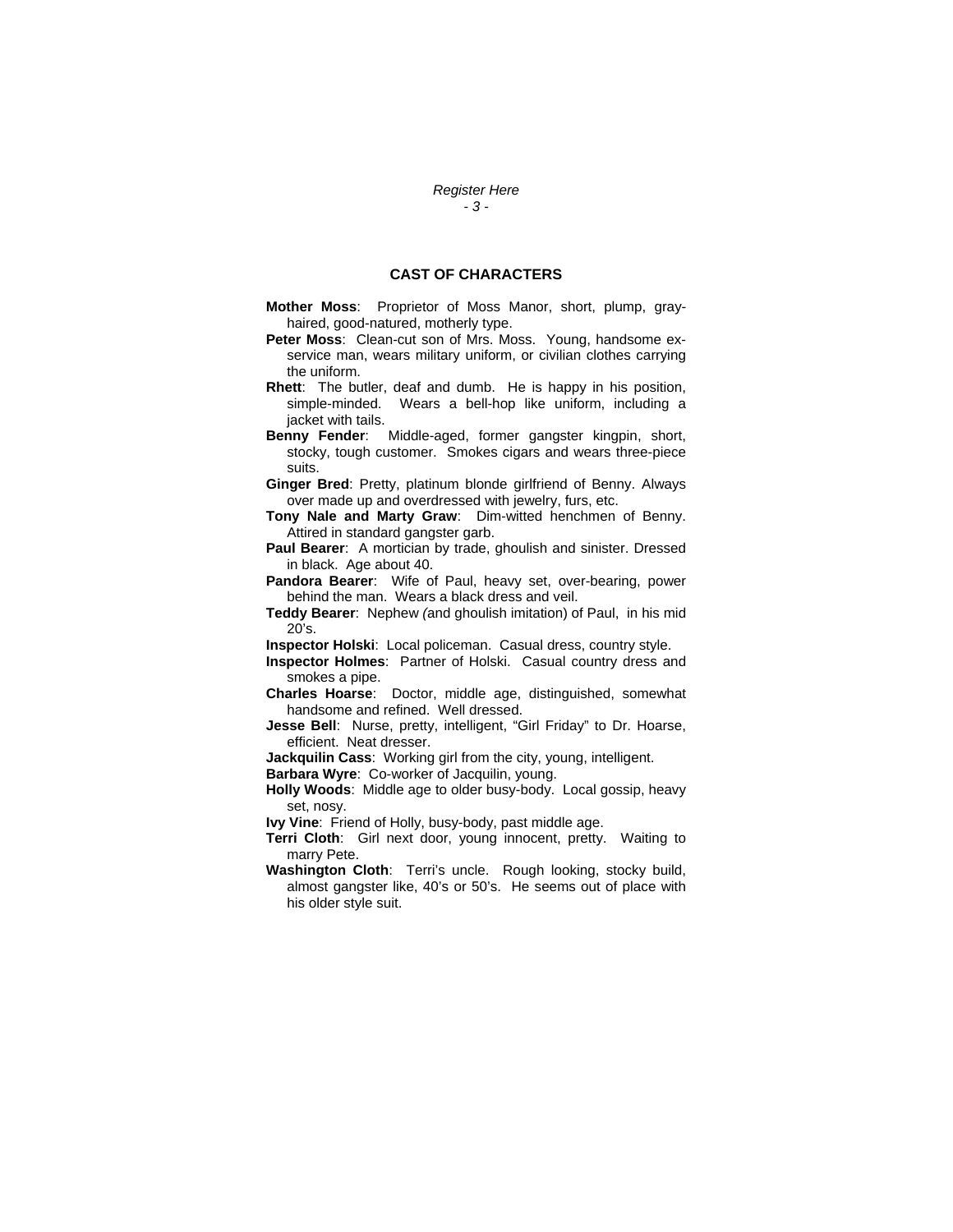### *Register Here - 4 -*

## **ACT I**

*(AT RISE: The storm is raging and MOTHER MOSS (MM) is busy placing buckets under drips, mopping up puddles, and lighting candles for the ever flickering electricity. Enter RHETT with more buckets.)*

MOTHER MOSS: Oh, good...just what we need. *(Begins placing buckets around. Then jokingly.*) You must take better care of yourself, you look awfully "pale." *(RHETT gives a "here we go" expression to audience*.) What a night for Peter to come home...after all these years away. I can hardly wait to see him. *(Dreamy.*) My son, all grown up, coming home from the service to marry his girlfriend. I'm so excited I could... *(KNOCK at the door, MM hurries to answer it*.) Maybe that's Peter! *(RHETT answers the door just ahead of MM. Enter BENNY, GINGER, TONY and MARTY. Tony and Marty are each holding an umbrella, one over Benny, the other over Ginger.*) Oh, good evening.

GINGER: *(Chewing gum.*) Are you kidding?

TONY: Boss, I don't like this place. It's raining just as hard in here as out there.

MARTY: *(Looking about.*) I wonder if they got running water?

BEN: *(With authority.*) We're staying! We couldn't go on in this storm *(THUNDER crash.*) if we tried.

MM: *(To RHETT.*) Takes their coats, Rhett. *(Bit of business with RHETT taking the coats.*) I''m Mrs. Moss, the owner and manager of the inn, and this is my butler and all around assistant, Rhett. *(RHETT keeps working. Aside to the guests.*) Poor devil is tone deaf, and dumb as a wooden Indian, but he does fine work, and never once has complained.

*(RHETT takes coats to the closet and hangs them up carelessly, some fall on the floor*.)

BEN: I'm the Count of Monte Cristo and this is my court: Miss Bred, my comforter, and Mr.'s Anthony Nale and Martin Graw, Esquire, my associates, neither are deaf, both are dumb!

MARTY: *(Whining*.) Ah, Boss!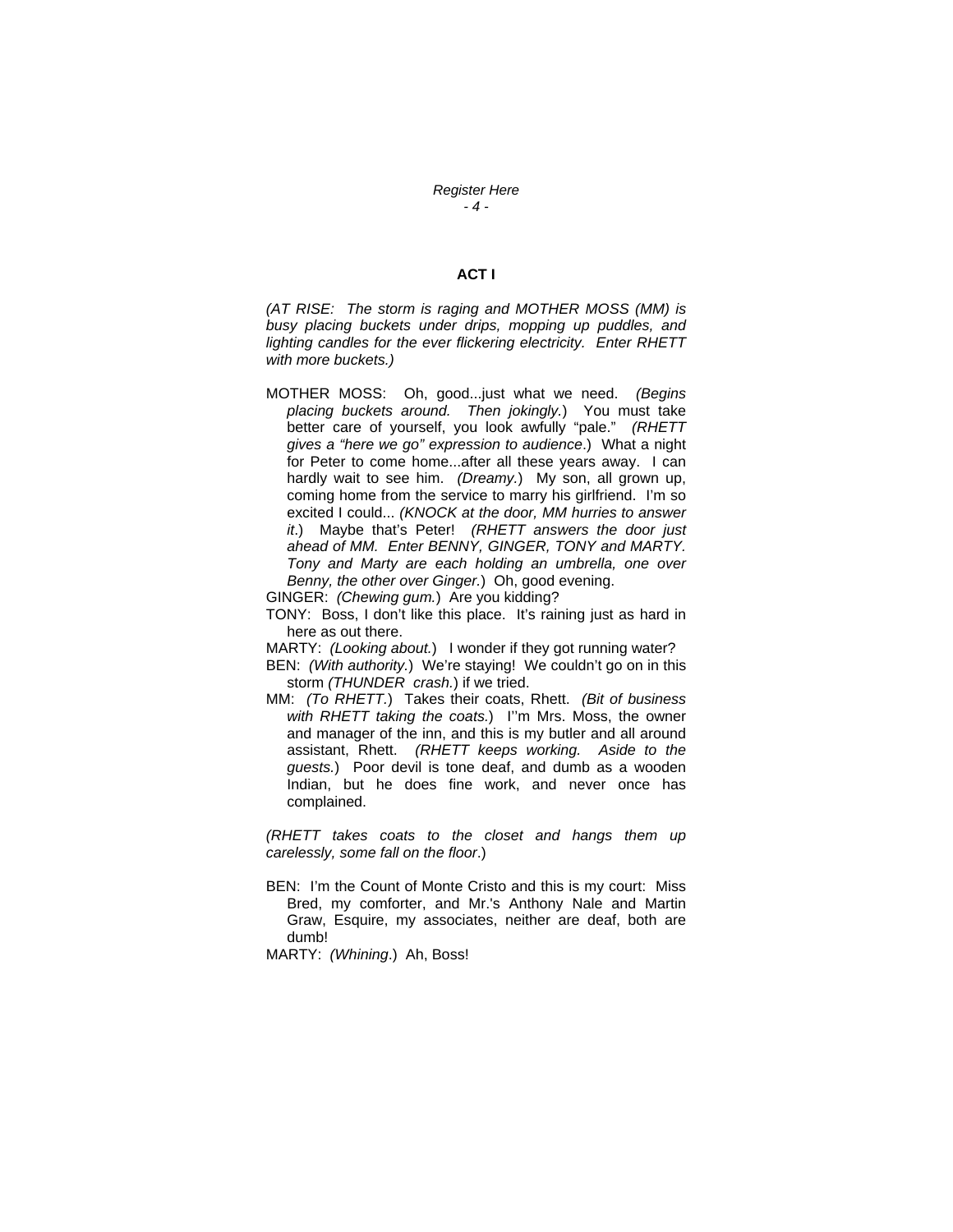#### *Register Here - 5 -*

BEN: We need a couple of rooms for the night. MM: Certainly. The butler will show you to your rooms, if you'll just come to the desk and register.

*(BENNY goes to the desk and signs in. RHETT leads GINGER, TONY and MARTY off SR to their rooms. Each guest carries his own luggage. RHETT carries none*. )

- MM: *(Continues busy work.*) Customers at last. Those two ladies that came a little while ago, and now these people. Thank God for this storm. *(At the word "storm" a loud crash of THUNDER.*) Guests in the rooms, it's like money in the bank!
- GINGER: *(Enters SR, forever chewing gum, snotty.*) Hey! Benny wants to know when breakfast is.
- MM: *(Acting like Ginger, snotty.*) We generally serve breakfast in the morning, tomorrow will be no exception.
- GINGER: *(Ambles off SR, bewildered.*) Okay with me.

*(The storm rages. RHETT comes back to the lobby just as there is a KNOCK at the front door. MM. begins to go to the door, but Rhett hurries ahead of her and answers it, as if to say "this is my job." MM. gives him a sporting look. MRS. BEARER enters first, PAUL is behind her holding an umbrella over her, and TEDDY is last, holding an umbrella over Paul. Teddy also carries an arm load of luggage*.)

PAUL: *(Morbidly ghoulish.*) Good evening. *(Plastic smile.*) MM: It's turning out to be.

PAUL: What a lovely inn. We are seeking shelter from this wonderful storm. *(Crash of THUNDER. ALL stop and look for a second or two*.) Can you spare a room for my wife and I?

MM: Of course, ah...but how about this gentleman?

- PAUL: I don't believe he'll want a room. He can sleep anywhere. *(Ghoulish smile.)* Let me introduce myself, I am Paul Bearer, this is my wife, Pandora, and this my nephew, Teddy. *(TEDDY digs in pocket for card and presents it.*) My card.
- MM: *(Reads out loud.*) "Paul Bearer, funeral director. Call Paul for the plot with a lot." How nice.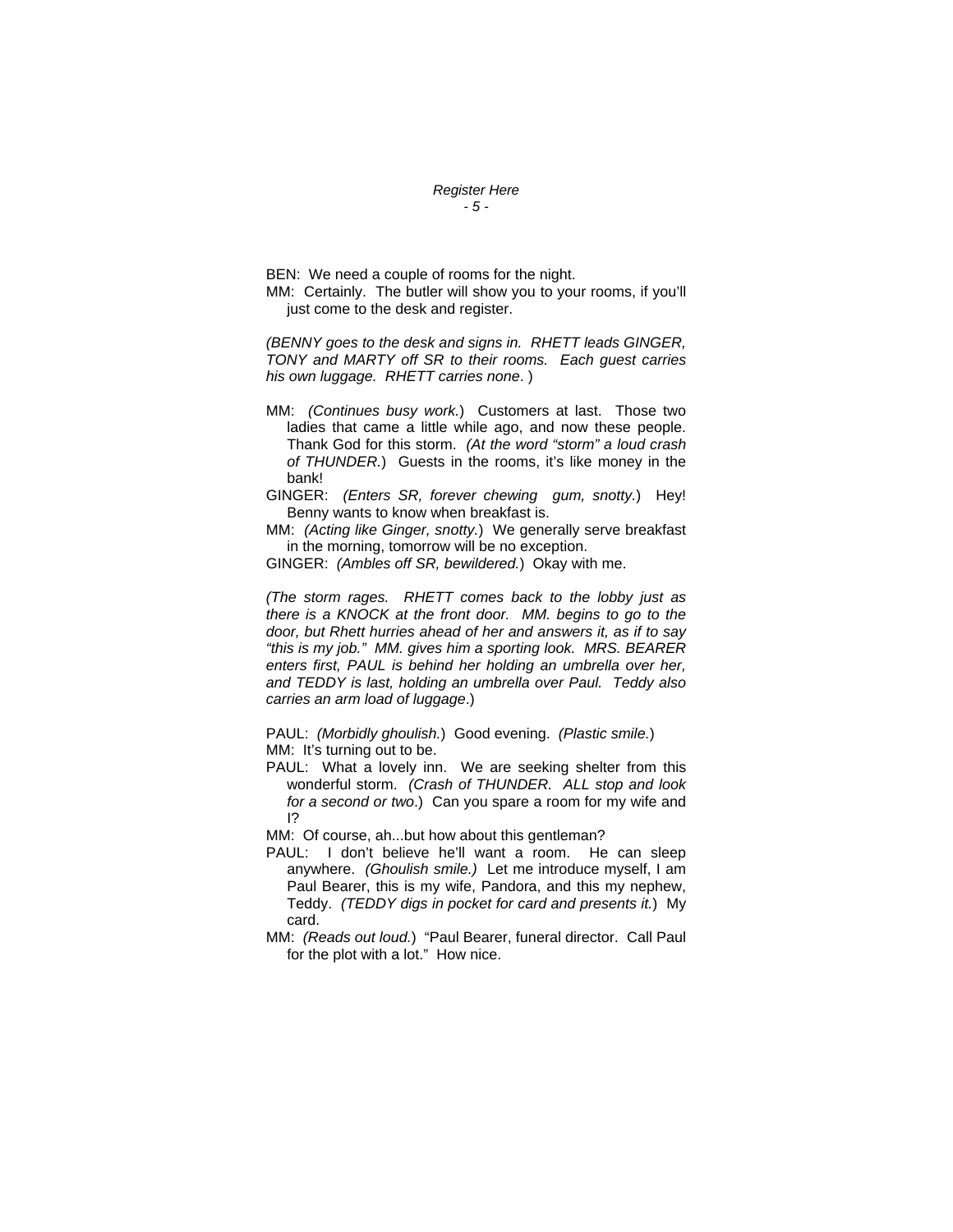#### *Register Here - 6 -*

TEDDY: *(Proudly.*) What's more, we deliver. *(MM looks at TEDDY.)*

MRS. B: About our rooms, do you have one with a view?

MM: *(Trying to please.*) Oh yes, we have just the thing. A beautiful view of the municipal dumping ground with Peaceful Acres Cemetery just beyond it.

PAUL: *(Excited.)* We'll take it! Where do we register?

MM: This way to the desk. My butler will show you to your room.

MRS. B: Teddy, the bags. *(TEDDY loaded down with luggage.)*

TEDDY: Lead on, Lurch.

PAUL: *(As HE signs in.)* I'm going to like it here, it's so homey. *(Ghoulish laugh as HE exits.)*

MM: *(To HERSELF.)* He's a bundle of joy. *(Goes on with busy work. RHETT enters from SR, goes to the desk, busy work behind desk, storm rages.)*

TONY: *(Enters from SR. hallway.)* The boss wants to know if you have any alcoholic beverages on the premises. He would like to have a nightcap later before he turns in.

MM: I think we can find a little something. We'll send it in when he's ready for bed.

TONY: Okay, that would be find...fine. *(Exits.)*

*(More busy work; a KNOCK at the door, both MM. and RHETT start for it.)*

MM: I hope it's Pete.

*(RHETT reaches door first. Enter INSPECTORS HOLSKI and HOLMES. They are the epitome of the local law enforcement, not stupid bumblers but simple country-wise types. With them are DR. CHARLES HOARSE and his nurse, MS. JESSE BELL.)*

HOLSKI: Hello, Mrs. Moss.

MM: Hello, Inspector, come in.

HOLMES: Good evening, Mrs. Moss.

MM: Are you kidding? *(Indicating leaks all around.)*

HOLMES: Inspector Holski and I found these two stranded citizens down the road a piece. This is Dr. Hoarse and his assistant, Nurse Bell.